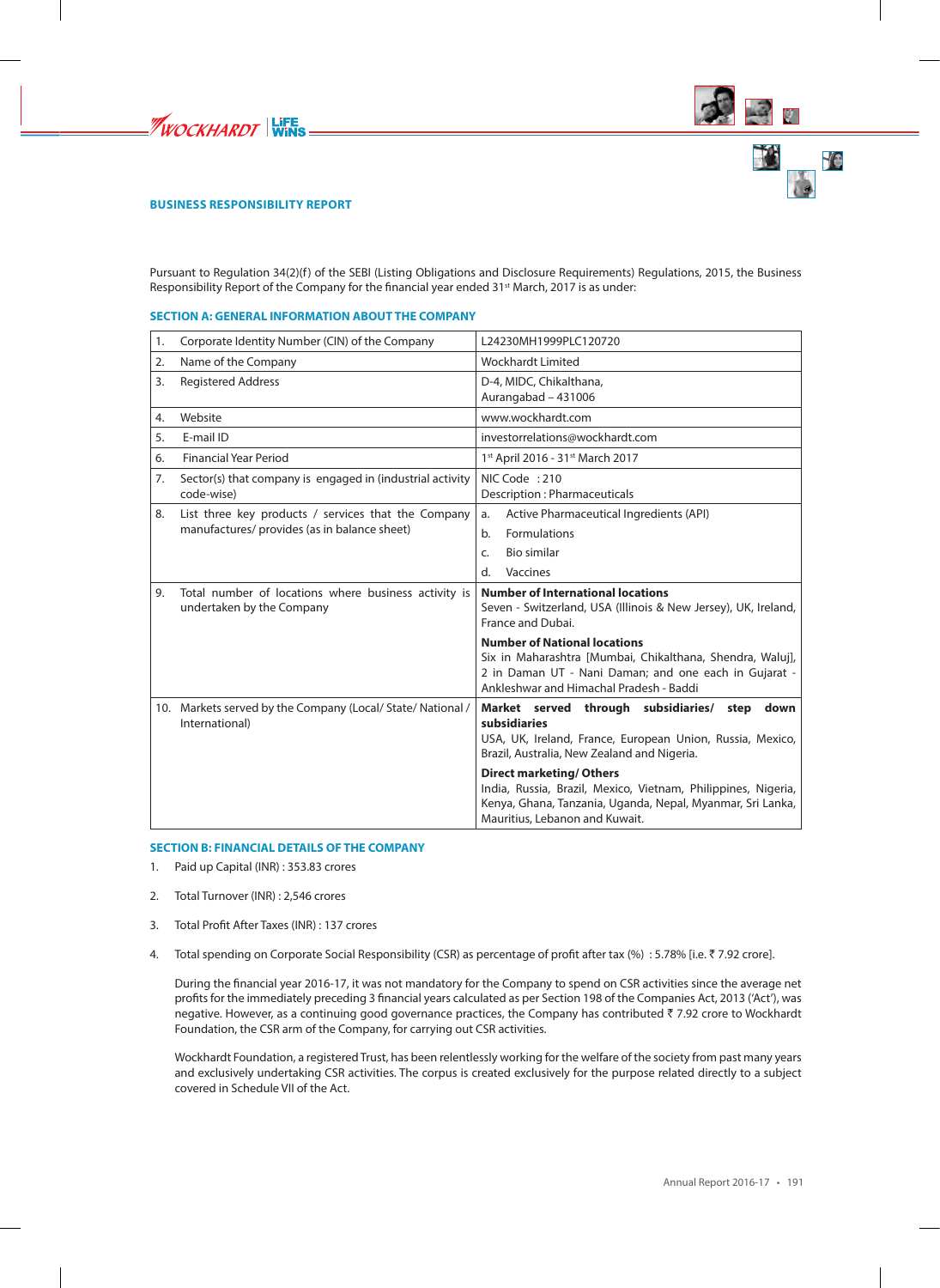



- 5. List of activities in which expenditure in 4 above has been incurred:
	- Promoting health care
	- **Education**
	- Bio toilets
	- Safe drinking water

Expenditure has been incurred for CSR Activities are as per the CSR Policy of the Company. The details of the same have been provided in a Report on CSR activities forming part of this Annual Report.

## **SECTION C: OTHER DETAILS**

## **1. Does the Company have any Subsidiary Company / Companies?**

As of 31<sup>st</sup> March 2017, the Company has 31 subsidiaries (including step down) located in Switzerland, US, UK, Ireland, Germany, France, Belgium, Mexico, Brazil, Nigeria, Russia, Australia, New Zealand and one in India.

The manufacturing plants are located in India, UK, Ireland, France and US.

**2. Do the Subsidiary Company / Companies participate in the BR Initiatives of the parent Company? If yes, then indicate the number of such subsidiary company(s)?**

Wockhardt Ltd., being the holding company, undertakes the majority of BR initiatives.

**3. Do any other entity / entities (e.g. suppliers, distributors etc.) that the Company does business with, participate in the BR initiatives of the Company? If yes, then indicate the percentage of such entity/ entities? [Less than 30%, 30- 60%, More than 60%] ?**

The Company's Anti-Bribery and Anti-Corruption Policy; and the Whistle Blower Policy applies to third party partners including customers, suppliers and other stakeholders of the Company. Wherever possible, through its Policies, the Company engages such stakeholders groups to accomplish the BR initiatives.

The Company plans to deepen this engagement in the coming years.

### **SECTION D: BR INFORMATION**

#### **1. Details of Director / Directors responsible for BR:**

a) Details of the Director / Directors responsible for implementation of the BR policy / policy

| <b>DIN</b>  | :00102650                 |
|-------------|---------------------------|
| <b>Name</b> | : Dr. Murtaza Khorakiwala |
| Designation | : Managing Director       |

b) Details of the BR head

| <b>DIN</b>    | : 00102650                        |
|---------------|-----------------------------------|
| Name          | : Dr. Murtaza Khorakiwala         |
| Designation   | : Managing Director               |
| Telephone No. | : 022 - 2653 4444                 |
| Email:        | : investorrelations@wockhardt.com |

### **2. Principle-wise (as per NVGs) BR Policy / policies:**

The National Voluntary Guidelines on Social, Environmental and Economic Responsibilities of Business (NVGs) released by the Ministry of Corporate Affairs have been articulated in the form of nine Principles as briefed below:

- P1 Businesses should conduct and govern themselves with Ethics, Transparency and Accountability.
- P2 Businesses should provide goods and services that are safe and contribute to sustainability throughout their life cycle.
- P3 Businesses should promote the well-being of all employees.

P4 – Businesses should respect the interests of, and be responsive towards all stakeholders, especially those who are disadvantaged, vulnerable and marginalized.

P5 – Businesses should respect and promote human rights.

P6 – Businesses should respect, protect, and make efforts to restore the environment.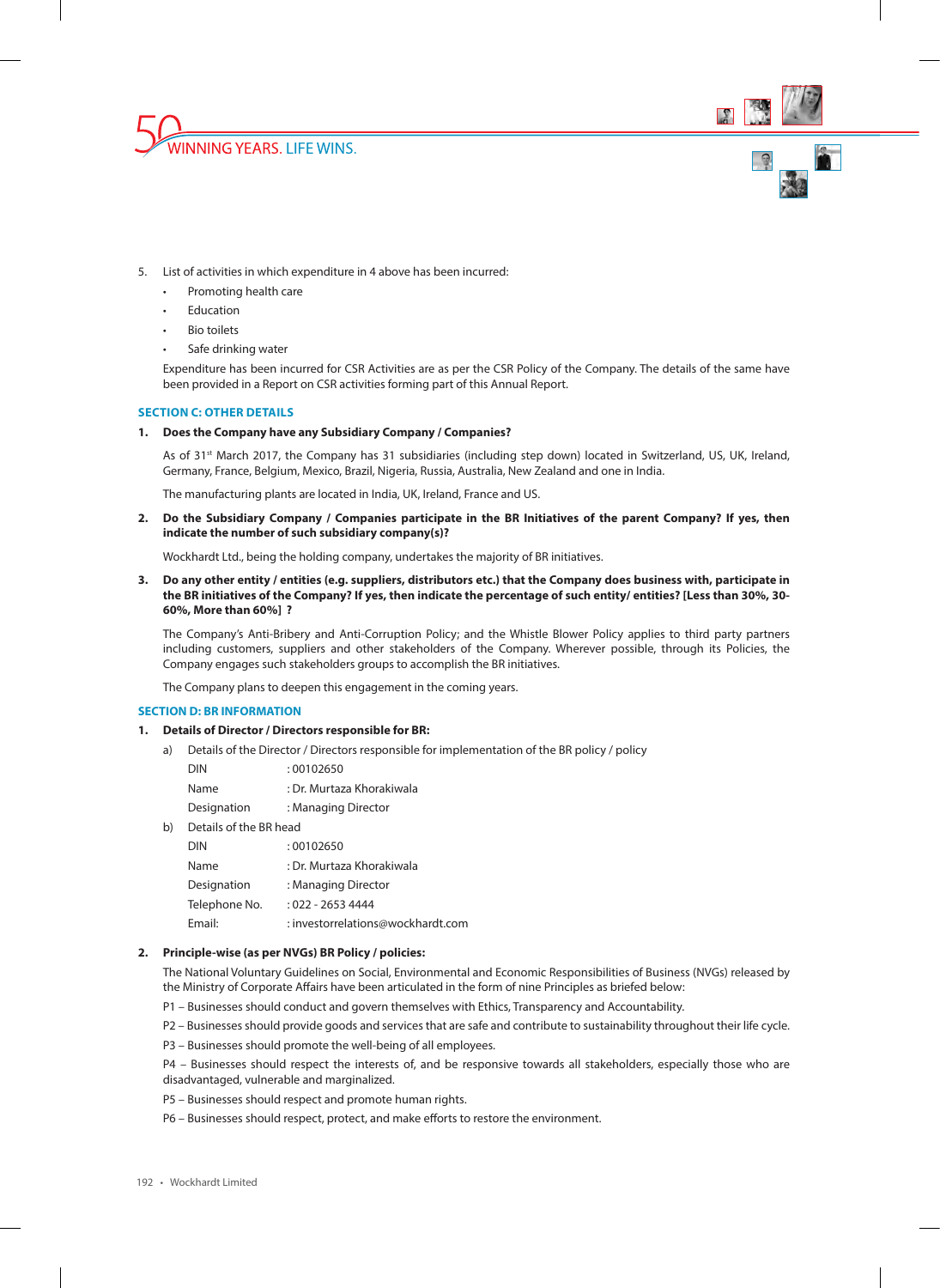



- P7 Businesses, when engaged in influencing public and regulatory policy, should do so in a responsible manner.
- P8 Businesses should support inclusive growth and equitable development.
- P9 Businesses should engage with and provide value to their customers and consumers in a responsible manner.
- **(a) Details of compliance (Reply in Y / N)**

| SI.<br>No.        | Questions                                                                                                                                                           | <b>Business Ethics</b><br><b>P1</b> | Sustainability<br>Product Life<br>cycle<br><b>P2</b> | Employees<br>Welfare of<br>P <sub>3</sub> | Engagement<br>Stakeholder<br><b>P4</b> | Human Rights<br>P <sub>5</sub> | Environment<br>P <sub>6</sub> | <b>Public Policy</b><br><b>P7</b>           | <b>CSR</b><br>P <sub>8</sub> | customers<br>Value to<br>P <sub>9</sub>     |
|-------------------|---------------------------------------------------------------------------------------------------------------------------------------------------------------------|-------------------------------------|------------------------------------------------------|-------------------------------------------|----------------------------------------|--------------------------------|-------------------------------|---------------------------------------------|------------------------------|---------------------------------------------|
|                   |                                                                                                                                                                     |                                     |                                                      |                                           |                                        |                                |                               |                                             |                              |                                             |
| $\mathbf{1}$<br>2 | Do you have a policy / policies for                                                                                                                                 | Y<br>Y                              | Being a<br>pharma                                    | Y<br>Y                                    | Y<br>Υ                                 | Y<br>Y                         | Y<br>Y                        | The<br>Company                              | Y<br>Y                       | The                                         |
|                   | Has the policy been formulated in consultation<br>with the relevant stakeholders?                                                                                   |                                     | company,                                             |                                           |                                        |                                |                               | is member                                   |                              | Company<br>in its                           |
| 3                 | Does the policy conform to any national /<br>international standards? If yes, specify? #                                                                            | Y                                   | it is always<br>ensured                              | Y                                         | Y                                      | Y                              | Y                             | of various<br>professional/                 | Y                            | operations<br>ensure                        |
| $\overline{4}$    | Has the policy being approved by the Board?<br>If yes, has it been signed by MD/owner/CEO/<br>appropriate Board Director?                                           | Y                                   | that it's<br>products<br>are safe                    | Y                                         | Y                                      | Y                              | Y                             | trade bodies<br>etc. through<br>which areas | Y                            | customer<br>value<br>through                |
| 5                 | Does the company have a<br>specified<br>committee of the Board/ Director/Official to<br>oversee the implementation of the policy?                                   | Y                                   | and focuses<br>on optimal<br>utilisation of          | Y                                         | Y                                      | Y                              | Y                             | of concern or<br>importance<br>are          | Y                            | its product<br>design and<br>labelling etc. |
| 6                 | Indicate the link for the policy to be viewed<br>online?                                                                                                            | $\star$<br>$\circleda$              | resources.                                           | $\star$<br>$^{\circledR}$                 | $\star$<br>@                           | @                              | $\circleda$                   | articulated.                                | $\star$                      | However,<br>no need has                     |
| $\overline{7}$    | Has the policy been formally communicated<br>all<br>relevant<br>internal<br>and<br>to<br>external<br>stakeholders?                                                  | Y                                   |                                                      | Y                                         | Y                                      | Y                              | Y                             |                                             | Y                            | been felt to<br>formulate<br>a specific     |
| 8                 | Does the Company have in-house structure<br>to implement the policy/policies?                                                                                       | Y                                   |                                                      | Y                                         | Υ                                      | Y                              | Y                             |                                             | Y                            | Policy for the<br>same.                     |
| 9                 | Does the Company have a grievance<br>redressal mechanism related to the policy/<br>policies to address stakeholders' grievances<br>related to the policy/ policies? | Y                                   |                                                      | Y                                         | Y                                      | Y                              | Y                             |                                             | Y                            |                                             |
| 10                | Has the Company carried out independent<br>audit/evaluation of the working of this policy<br>by an internal or external agency?                                     | Y                                   |                                                      | $\mathsf{N}$                              | Y                                      | N                              | Y                             |                                             | Y                            |                                             |

\* http://www.wockhardt.com/investor-connect/policies.aspx

@ Internal Portal accessible to all the employees of the Company.

# The Policies are broadly based on the National Voluntary Guidelines on social, environment and economical responsibilities of business issued by the Ministry of Corporate Affairs.

(b) If answer to Sl. No 1 against any principle, is 'No', please explain why:

The Company is committed to have requisite policies, wherever required, in place, in next 2-3 quarters.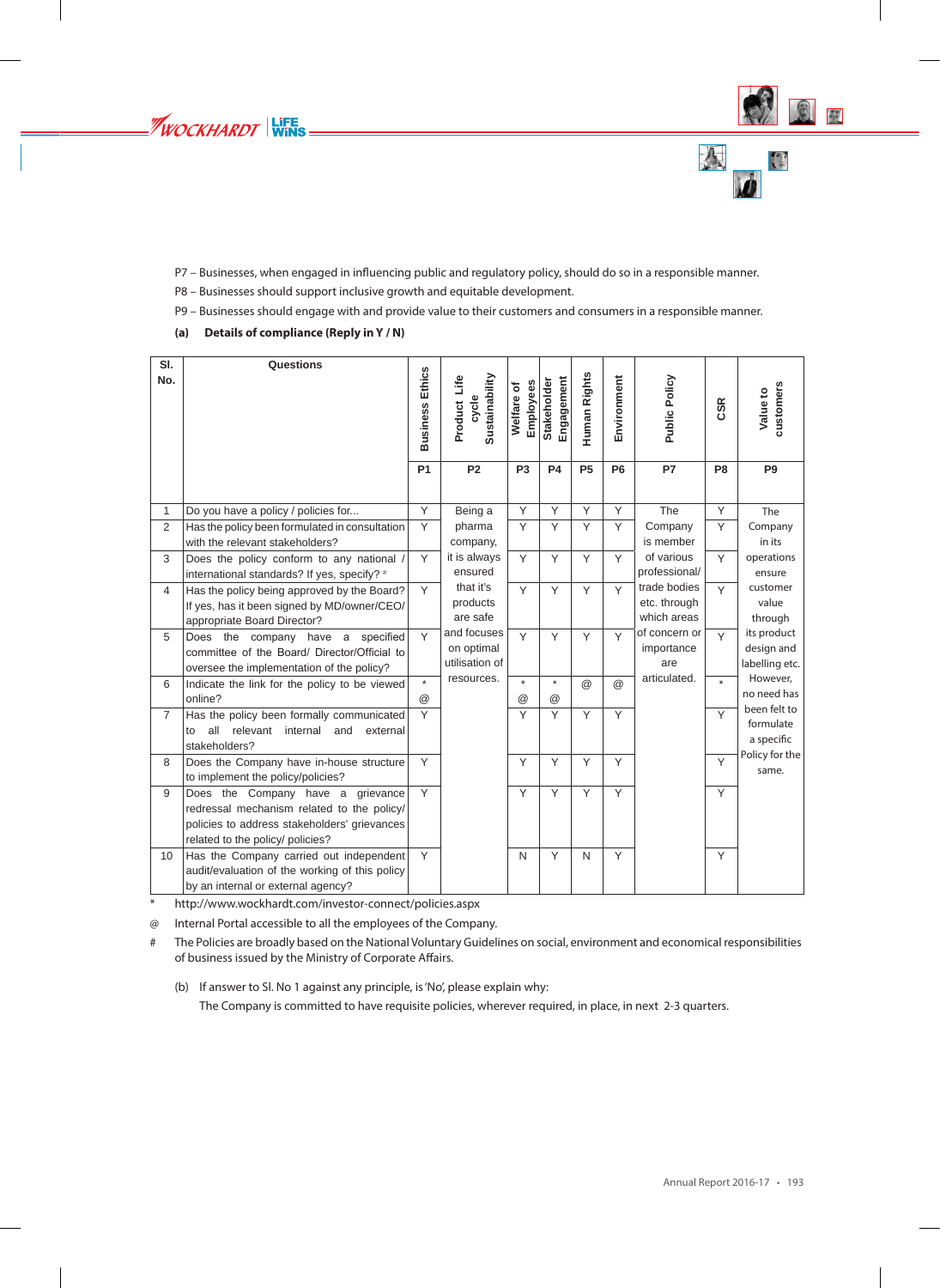





## **3. Governance related to BR:**

**a) Indicate the frequency with which the Board of Directors, Committee of the Board or CEO assess the BR performance of the Company. Within 3 months, 3-6 months, Annually, More than 1 year:**

Reviewed annually

**b) Does the Company publish a BR or a Sustainability Report ? What is the hyperlink for viewing this report? How frequently it is published?**

This being the first Business Responsibility Report of the Company, forms part of Annual Report 2016-17; and the same is also available on the Company's website www.wockhardt.com

## **SECTION E: PRINCIPLE-WISE PERFORMANCE**

#### **Principle 1:**

**1. Does the policy relating to ethics, bribery and corruption cover only the Company? Does it extend to the Group / Joint Ventures / Suppliers / Contractors / NGOs / Others?**

The Company is committed to build a strong organisation by adopting high standards of professionalism, honesty, integrity and ethical behaviour.

In accordance with the Company's philosophy of promoting ethical conduct and practices throughout the organization for enhancing stakeholders' value, the Board of Directors of the Company have laid down a "Code of Business Conduct and Ethics for Board of Directors and Senior Management ('Code'). The Code requires every Board member and Senior Management Personnel to exhibit the highest standards of professionalism, honesty and integrity along with impartiality, fairness and equity.

Further, the Board has also adopted Anti-bribery and Anti-corruption Policy which applies to all individuals working for all affiliates and subsidiaries of the Company at all levels including directors, senior executives, officers, employees, consultants, contractors, trainees, seconded staff, casual workers, volunteers, interns, agents, or any other person associated with the Company.

The purpose of the Code and the Policy is to build and strengthen a culture of transparency and trust within the organization.

The Company has an internal structure to ensure compliance with the Code and Policy.

# **2. How many stakeholder complaints have been received in the past financial year and what percentage was satisfactorily resolved by the management? If so, provide details thereof, in about 50 words or so.**

During the year under review, 10 complaints were received from the Company's equity shareholders. The complaints involved issues which includes non-receipts of dividend warrant / bonus certificate. Complaints received through SCORES were also resolved promptly. There was no complaint pending as on 31<sup>st</sup> March, 2017. The statement providing the details of investor complaints are also disseminated to stock exchanges on a quarterly basis.

Apart from this, there were 1,177 letters/ queries relating to change of address, issue of duplicate share certificates, Registration of ECS details and issue of fresh Demand drafts in lieu of unpaid dividend etc. which were resolved promptly.

Status of customers' complaints as on 31<sup>st</sup> March, 2017 was as under:

| SI.<br>No. | <b>Particulars</b>                                          | Nos. |
|------------|-------------------------------------------------------------|------|
|            | At the beginning of the year on 1 <sup>st</sup> April, 2016 |      |
|            | Received during the year                                    | 144  |
|            | Resolved during the year                                    | 148  |
| 4.         | Pending as on 31 <sup>st</sup> March, 2017                  |      |

4 Nos. of grievances received from employees have also been addressed.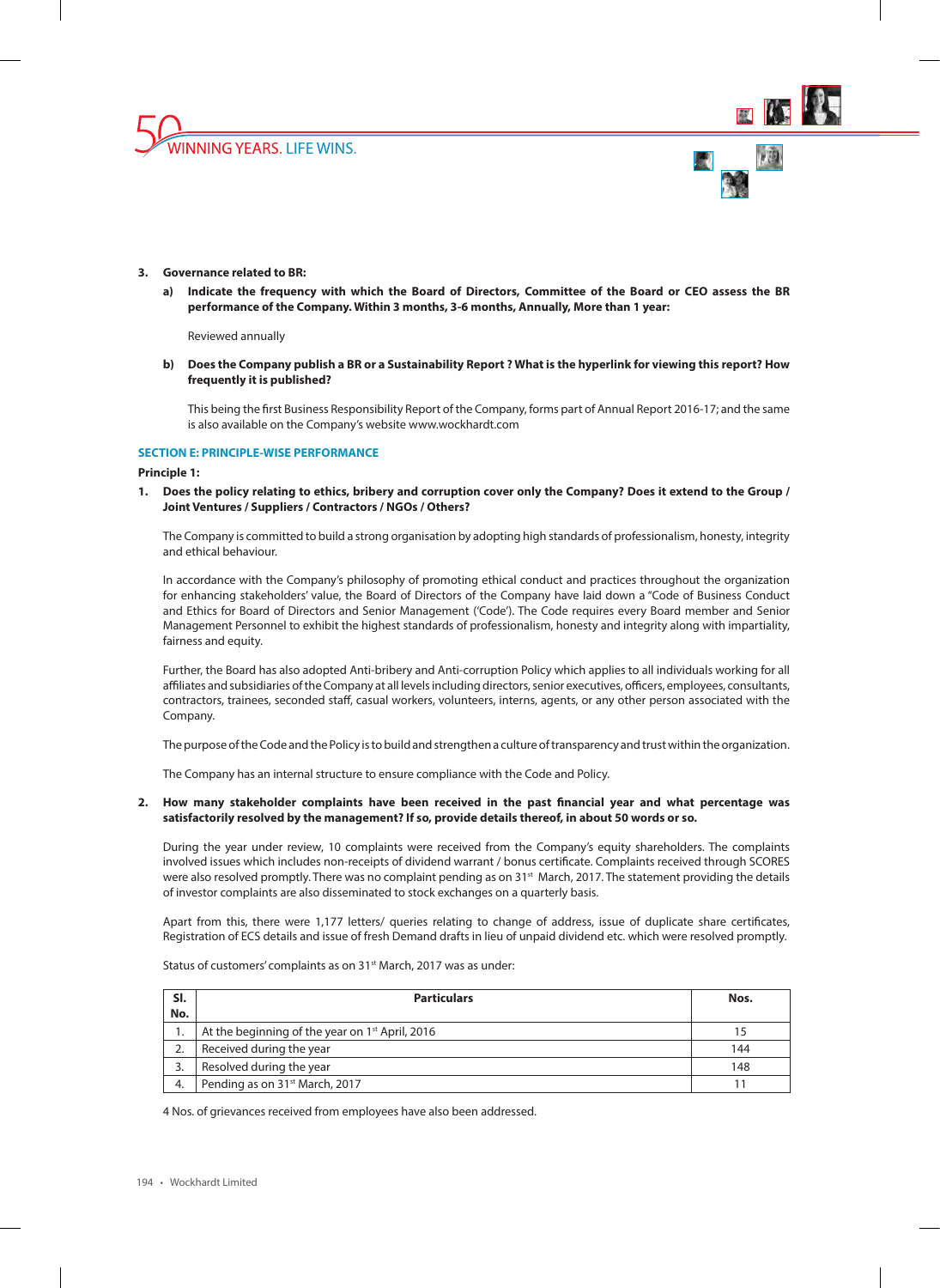

# **Principle 2:**

**1. List up to 3 of your products or services whose design has incorporated social or environmental concerns, risks and / or opportunities.**

The following products have helped to address environmental concerns:

- WOSULIN 100 IU
- IBUPROFEN 100 MG / 5 ML 100 ML
- HALOPERIDOL SOLN BP 5MG/5ML
- LAXOSE X 500 ML
- **2. For each such product, provide the following details in respect of resource use (energy, water, raw material etc.) per unit of product (optional):**
	- **(a) Reduction during sourcing / production / distribution achieved since the previous year throughout the value chain?**
	- **(b) Reduction during usage by consumers (energy, water) has been achieved since the previous year?**

Efforts were taken at Site to improve yield of the products i.e. more output with almost same Input (Water, Energy, Raw material etc.), which results in saving of resources, became an important step for positive impact on environment. Yield improvement has been done for few products. Details of % yield improvement done for four Products are as follows:

- WOSULIN 100 IU Yield has been improved from 72 to 77 which is 5%.
- IBUPROFEN 100 MG / 5 ML 100 ML Yield has been improved from 95 to 96.2 which is 1.2%.
- HALOPERIDOL SOLN BP 5MG/5ML Yield has been improved from 85.5 to 94.1 which is 8.6%.
- LAXOSE X 500 ML Yield has been improved from 89.5 to 97.2 which is 7.7%.

Further, the Company conducts its activities in such a manner as to protect the environment, interests of employees and general public. The Company monitors its efforts for sustainable use of resources in manufacturing and is committed to optimum utilisation of all resources.

## **3. Does the Company have procedures in place for sustainable sourcing (including transportation)? If yes, what percentage of your inputs was sourced sustainably? Also, provide details thereof, in about 50 words or so.**

During the process of registering or approving any supplier or vendor, the Procurement team of the Company secures access to relevant documents to verify the pre-requisites and all compliances as required by law. In case of API or key raw material suppliers, Quality Assurance Team visits their premises to evaluate their delivery capabilities and quality processes.

The Company is in the process of deploying sustainable sourcing process with awareness towards environment, health and safety, human rights and key social compliances. The activities relating to sustainable sourcing are also detailed hereunder:

## **Finished product Manufacturing site**

The Company performs Audit of manufacturing site to ensure compliance with regulatory guidelines such as Schedule M, WHO GMP etc. It is ensured that all activities related to manufacturing, packaging, quality control, dispatch of products, quality systems & documents are in place and complying as per regulations. Quality audit also covers areas like Water system, Utilities, Effluent treatment plant and scrap yard.

The Company also conducts Training programmes for employees of Vendors for Good Manufacturing Practices, Cleaning and personal hygiene, Good Documentation practices, Safety etc.

#### **Warehouse and CFA**

The Company performs Audit of Warehouse and CFA to ensure Good Warehousing/ Distribution practices. It is ensured that all products are stored as per required temperature condition and segregation of product is as per category, storage, repacking, dispatch of products; & documents are in place and complying as per regulations.

The Company conducts Training Session for employees on Goods Warehousing/ Distribution practices, cleaning and personal hygiene, Good Documentation practices, Safety etc.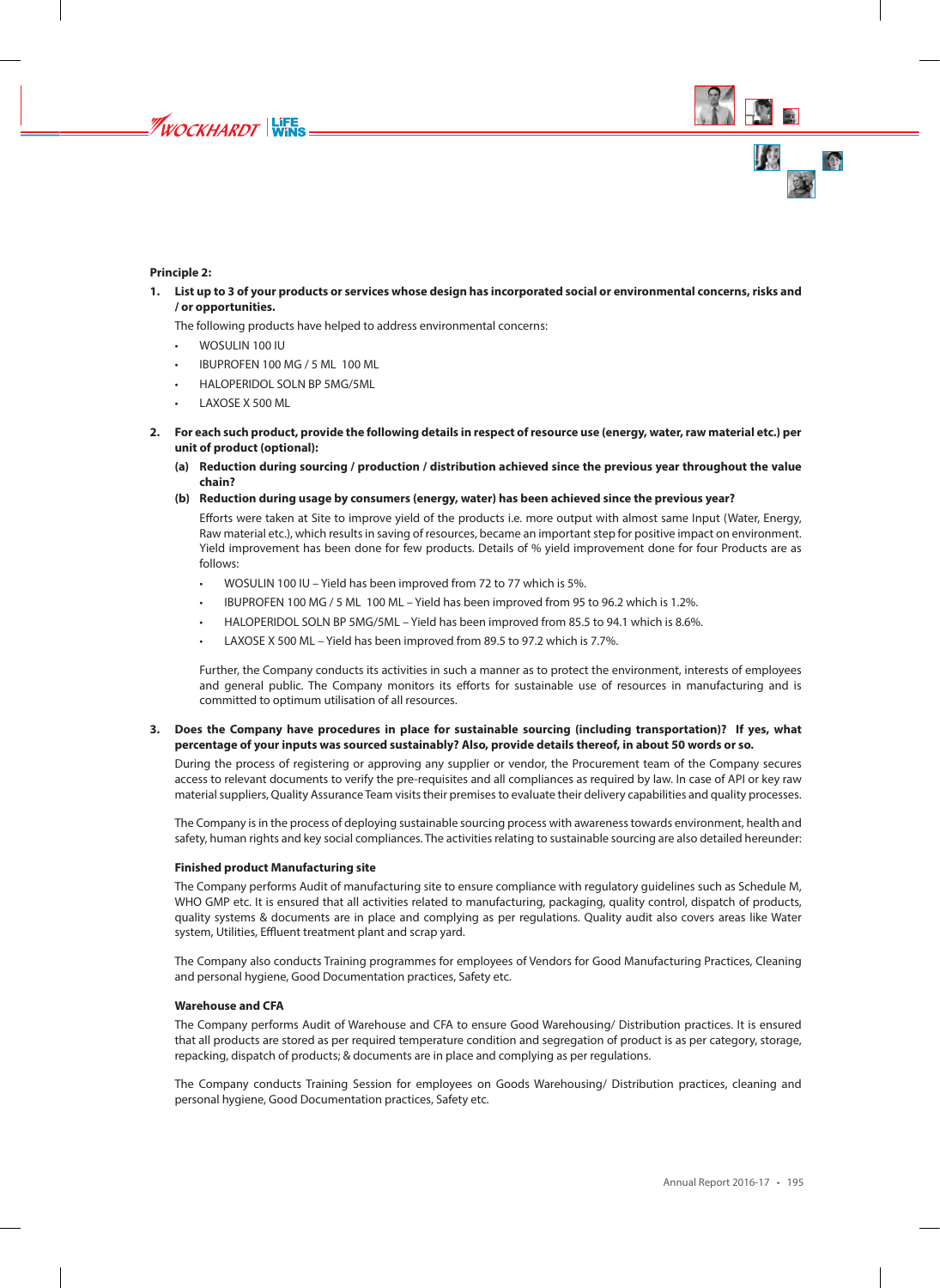



## **Analytical Laboratory**

The Company performs Audit of Analytical Laboratory to check Compliance with Good laboratory practices and evaluate that all activities related to testing & identification of drugs are as per regulations. It is also checked that all required Safety equipment / measures are available in laboratory and documents are maintained as per required standards.

The Company conducts Training Session for employees on Good Laboratory Practices, Good Documentation practices, Safety etc.

**4. Has the Company taken any steps to procure goods and services from local and small producers, including communities surrounding their place of work?**

## **If yes, what steps have been taken to improve the capacity and capability of local and small vendors?**

The Company, being into pharmaceuticals business, operates in a stringent regulatory framework for its products and services. The Company follow strict sourcing procedures for its APIs, raw materials, packing materials, other chemicals etc. considering the requirements of applicable manufacturing and quality processes. Over the period, the Company has long standing business relations with regular vendors and tries to encourage sourcing of the goods and services from appropriate vendors including local and small, wherever applicable.

**5. Does the Company have a mechanism to recycle products and waste? If yes, what is the percentage of recycling of products and waste? (Separately as <5%, 5-10%, >10%). Also, provide details thereof, in about 50 words or so.**

The Company has a mechanism to recycle or dispose material including waste in an authorised manner, wherever possible. The wastes generated from the operations are segregated into recyclable (RC), non-recyclable (NRC) and non-recyclable non-biodegradable (NRCNB).

Wherever possible, efforts are made to convert NRC and NRCNB wastes to RC by finding industries that can use these wastes as raw materials.

| SI.<br>No.     | <b>Particulars</b>                                                                                                                                                                                     | <b>Details</b>                                                                                                                                                     |                                                              |  |  |
|----------------|--------------------------------------------------------------------------------------------------------------------------------------------------------------------------------------------------------|--------------------------------------------------------------------------------------------------------------------------------------------------------------------|--------------------------------------------------------------|--|--|
| 1              | Please indicate the total number of employees                                                                                                                                                          | 6.768                                                                                                                                                              |                                                              |  |  |
| $\overline{2}$ | Please indicate the total number of employees hired on temporary/ contractual/<br>casual basis                                                                                                         |                                                                                                                                                                    | 1,565                                                        |  |  |
| 3              | Please indicate the Number of permanent women employees                                                                                                                                                |                                                                                                                                                                    | 428                                                          |  |  |
| 4              | Please indicate the Number of permanent employees with disabilities                                                                                                                                    |                                                                                                                                                                    | 4                                                            |  |  |
| 5              | Do you have an employee association that is recognized by management                                                                                                                                   | Yes.<br>The Company has recognized<br>employee associations at L1,<br>Aurangabad & Ankleshwar.<br>Around 172 workmen are<br>members of the said internal<br>union. |                                                              |  |  |
| 6              | What percentage of your permanent employees is members of this recognized<br>employee association?                                                                                                     | About 3%                                                                                                                                                           |                                                              |  |  |
| 7              | Please indicate the Number of complaints relating to child labour, forced labour, involuntary labour, sexual harassment<br>in the last financial year and pending, as on the end of the financial year |                                                                                                                                                                    |                                                              |  |  |
|                | <b>Category</b>                                                                                                                                                                                        | No. of complaints filed during<br>the financial year                                                                                                               | No. of complaints pending as<br>on end of the financial year |  |  |
|                | Child labour/forced labour/<br>involuntary labour                                                                                                                                                      | Nil                                                                                                                                                                | Nil                                                          |  |  |
|                | Sexual harassment                                                                                                                                                                                      | Nil                                                                                                                                                                | Nil                                                          |  |  |
|                | Discriminatory employment                                                                                                                                                                              | Nil                                                                                                                                                                |                                                              |  |  |

#### **Principle 3:**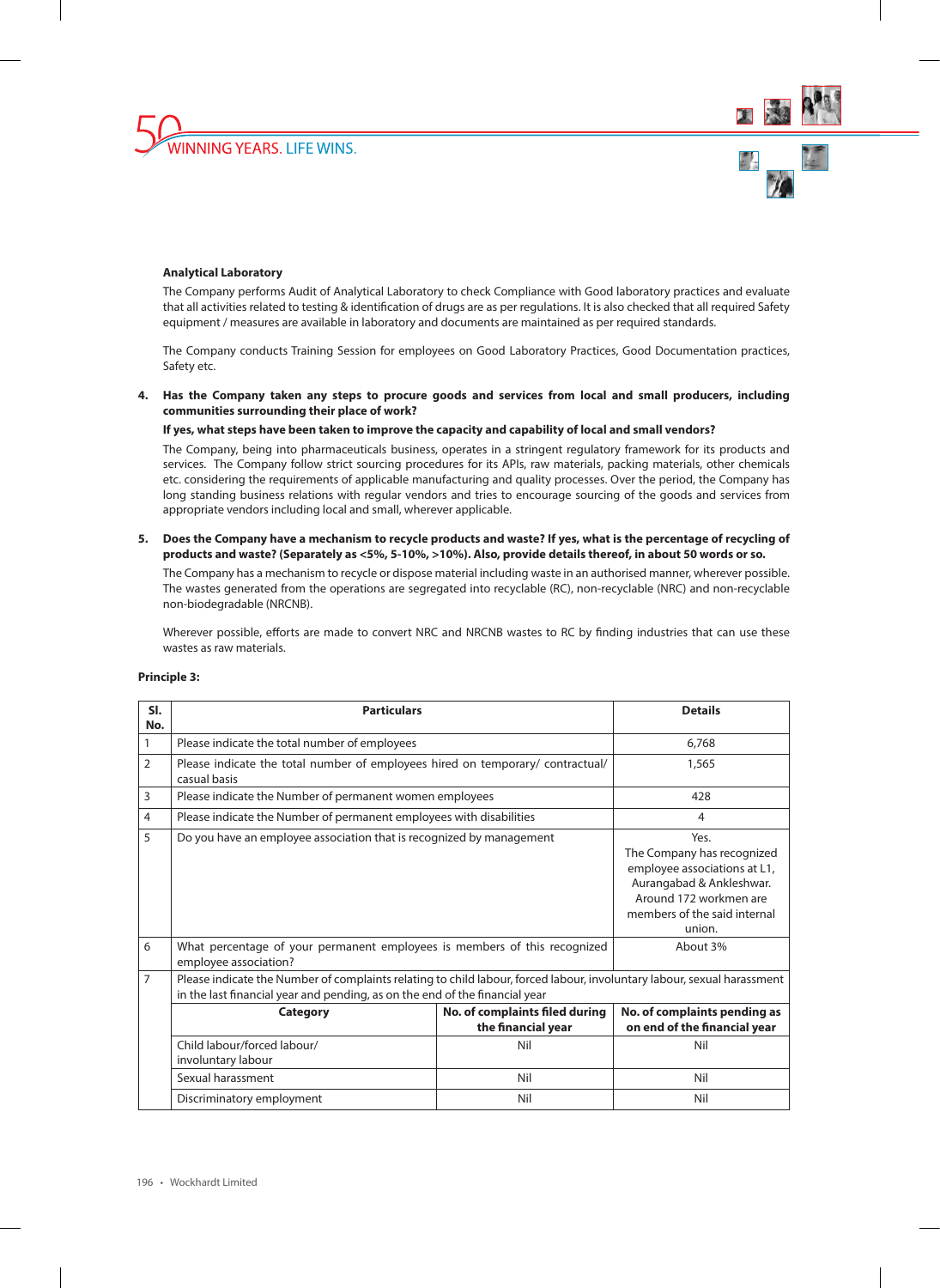

| 8 | What percentage of your under mentioned employees were given safety & skill upgradation training in the last<br>year? |                                        |      |  |  |
|---|-----------------------------------------------------------------------------------------------------------------------|----------------------------------------|------|--|--|
|   | a)                                                                                                                    | <b>Permanent Employees</b>             | 100% |  |  |
|   | $\mathbf{b}$                                                                                                          | Permanent Women Employees              | 100% |  |  |
|   | C)                                                                                                                    | Casual/Temporary/Contractual Employees | 100% |  |  |
|   | d                                                                                                                     | <b>Employees with Disabilities</b>     | 100% |  |  |

Note: At all the manufacturing sites, all the Employees have to undergo safety training without which they cannot start their work.

## **Principle 4:**

# **1. Has the Company mapped its internal and external stakeholders?**

The Company has mapped its internal and external stakeholders.

**2. Out of the above, has the Company identified the disadvantaged, vulnerable and marginalized stakeholders?**

The Company has identified its disadvantaged, vulnerable and marginalised stakeholders.

**3. Are there any special initiatives taken by the Company to engage with the disadvantaged, vulnerable and marginalized stakeholders? If so, provide details thereof, in about 50 words or so.**

Being a global pharmaceutical Company, the Company has analysed its eco system and identified challenges such as malnutrition, lack of sanitation, hunger and disease, education and poor rural development. Our CSR programmes are built around the key focus areas (i) Healthcare, (ii) Education, (iii) Infrastructure development; and (iv) Promoting social causes etc.

The Company's 'Whistle Blower Policy' encourage all stakeholders to report their genuine concern, if any. The Policy provides for adequate safeguard to the Whistle Blower against victimisation. Additionally, the Company has also an investors' grievance cell where the investors can raise their concerns.

# **Principle 5:**

**1. Does the policy of the Company on human rights cover only the Company or extend to the Group/ JV/ Suppliers/ Contractors/ NGO/ Others?**

Wockhardt is an equal opportunity provider employer and does not discriminate based on colour, caste, race, region, disability, religion etc. Women candidates are encouraged to apply.

The policy on human rights covers not only the Company but also extends to external stakeholders such as suppliers, vendors, contractors, group companies and subsidiaries.

**2. How many stakeholder complaints have been received in the past financial year and what percent was satisfactorily resolved by the Management?**

No stakeholder complaints were received in the reporting period with regards to human rights violations.

# **Principle 6:**

**1. Does the policy related to Principle 6 cover only the Company or extends to the Group / Joint Ventures / Suppliers / Contractors / NGOs / Others?**

Wockhardt is committed to conduct its business in a responsible manner by ensuring the safety and health of its employees, customers, partners, contractors and community neighbours.

The responsibility for adherence to the policy related to Environment, Health & Safety lies with key stakeholders viz. employees and workers, contractors and partners, community representatives and public at large.

The Company is committed to operate all its units in an environment friendly manner while protecting health and safety of its employee.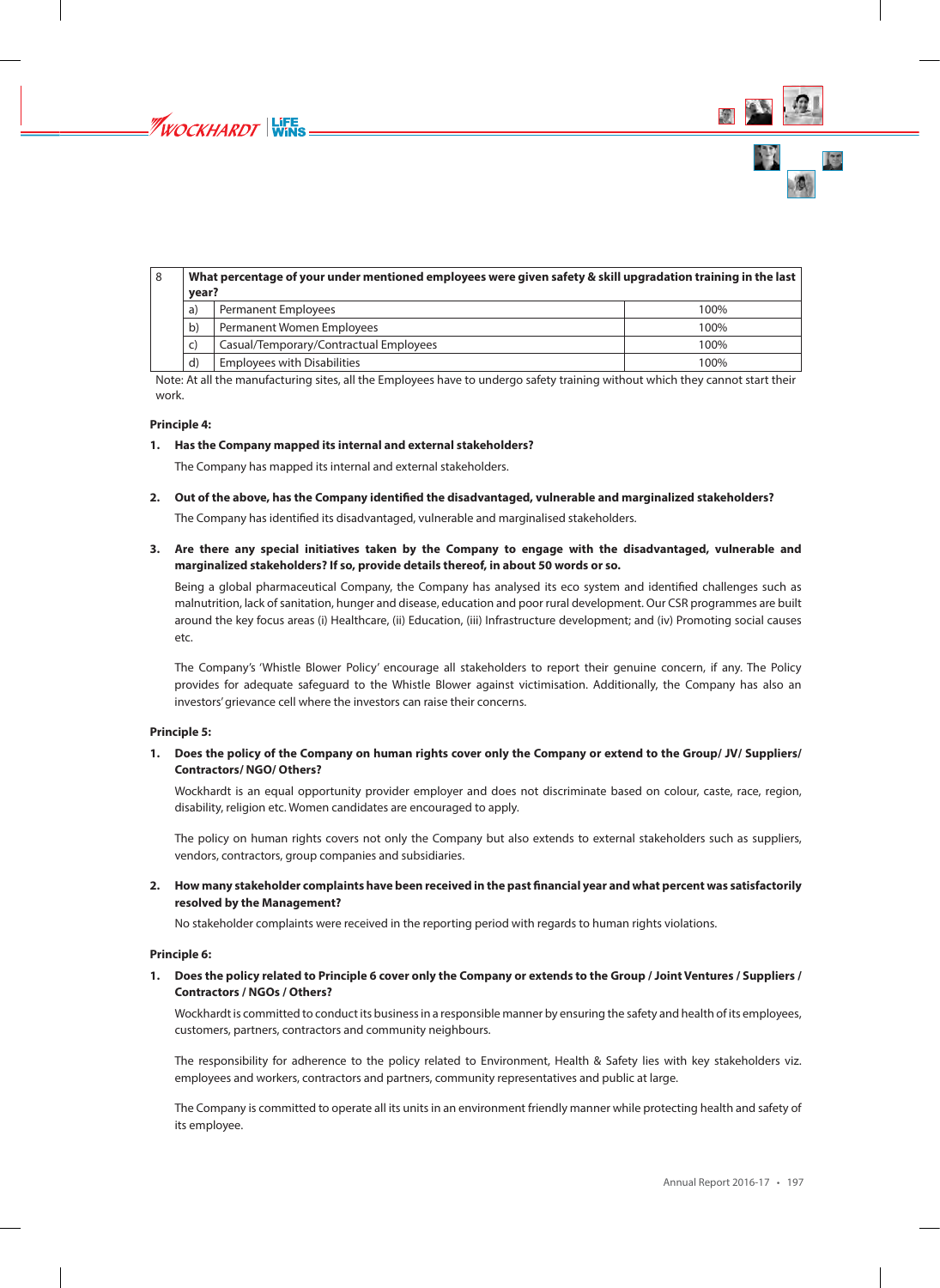





**2. Does the Company have strategies/ initiatives to address global environmental issues such as climate change, global warming, etc.? If yes, please give hyperlink for webpage etc.**

Yes. The Company complies with applicable energy laws and regulations and reviews its technology upgradation and energy efficiency initiatives on a periodic basis. These actions contribute to mitigation of GHG emissions. The Company also understands the importance of climate change, risk mitigation by adapting to likely climate changes and its impact on business operations.

The Company has begun the process of inventorisation of its Greenhouse Gas emissions.

**3. Does the Company identify and assess potential environmental risks?**

Yes.

**4. Does the Company have any project related to Clean Development Mechanism? If so, provide details thereof in about 50 words or so. Also, if yes, whether any environmental compliance report is filed?**

At present, the Company does not have any project related to Clean Development Mechanism.

**5. Has the Company undertaken any other initiatives on - clean technology, energy efficiency, renewable energy etc.? If yes, please give hyperlink to web page etc.**

Yes. The Company has undertaken several initiatives in terms of energy efficiency and cleaner technologies. Some of the energy efficient initiatives carried out by the Company at different locations are as under:

- VFD installed in pressure water pump.
- Recycled steam condensate as boiler feed water.
- CFL Lamps replaced by LED lamps in phased manner.
- Use of Briquette Boiler in place of Furnace oil boiler.
- Use of industrial diesel in place of high speed diesel in boiler.

The details of the same have also been provided in the Board's Report forming part of this Annual Report.

# **6. Are the Emissions / Waste generated by the Company within the permissible limits given by CPCB / SPCB for the financial year being reported?**

Yes. The air quality levels are well within the standards and limits prescribed by the Pollution Control Boards.

An effluent treatment facilities installed at the manufacturing units of the Company have been working satisfactorily and meets the regulatory norms as prescribed by the Pollution Control Boards. At few sites, discharged process water is being recycled after treatment thus conserving water.

Solid waste from plants is also safely disposed-off or stored as per guidelines prescribed by the State Pollution Control Boards.

# **7. Number of show cause / legal notices received from CPCB / SPCB which are pending (i.e. not resolved to satisfaction) as of end of financial year.**

Two.

As on 31<sup>st</sup> March, 2017, the matters are pending in The National Green Tribunal, Western Zone, Pune.

## **Principle 7:**

**1. Is your Company a member of any trade and chambers or association? If yes, name only those major ones that your business deals with.**

The Company is a member of the following trade and chambers or association:

- · IMS AG
- Elsevier B.V.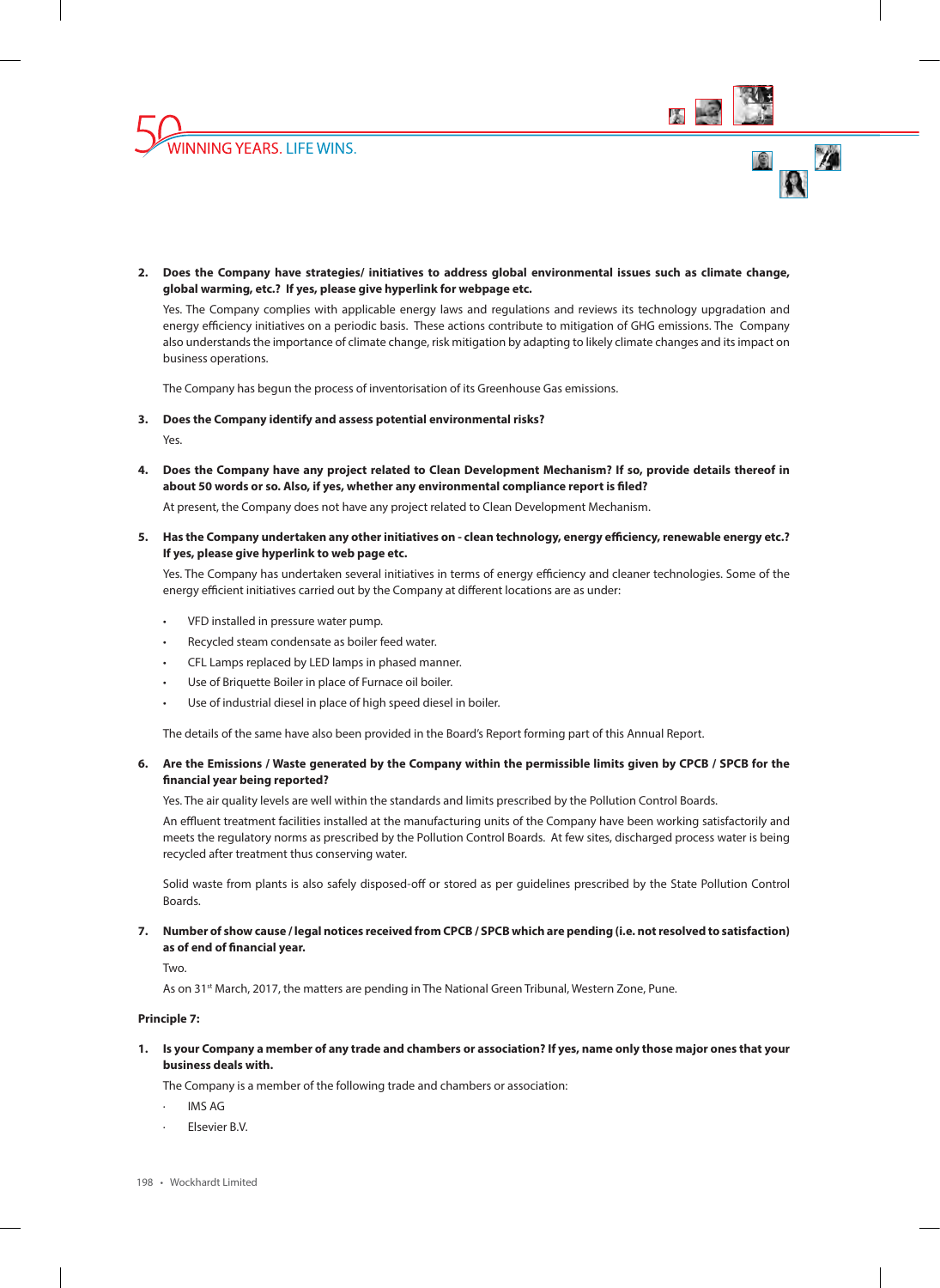



· World Economic Forum

WOCKHARDT WINS

- · Indian Pharmaceuticals Alliance
- Federation of Indian Chamber of Commerce and Industry
- · Confederation of India Industry
- Bombay Management Association

## **2. Have you advocated/ lobbied through above associations for the advancement or improvement of public good? If yes, specify the broad areas (drop box: Governance and Administration, Economic Reforms, Inclusive Development Polices, Energy Security, Water, Food Security, Sustainable Business Principles, Others)**

The Company, from time to time, tries to contribute through advocacy/ representation to various Chamber of Commerce, administration and authorities in the area that is of concern or importance.

The Company has also apprised the Govt. of India that Wockhardt will help Antibiotic Stewardship Program with Govt. to encourage responsible use of antibiotic in the country:

- Use of antibiotic by medical professional on scientific basis (highlighting misuse of drugs)
- Advocacy approach to align Policies by Regulators
- · Create awareness for general consumers
- · Wockhardt Surveillance Study to continue for two years as it is providing pertinent information on hospital and indication wise prevalence of Resistant Pathogens. This information would complement the activities of Antibiotic Stewardship Forum.

## **Principle 8:**

**1. Does the Company have specified programmes/ initiatives/ projects in pursuit of the policy related to Principle 8? If yes, details thereof.**

As a global pharmaceutical major, the Company continues to focus on social concerns such as malnutrition, lack of sanitation, hunger and disease, education and rural upliftment. Further, through its CSR programmes that are built around the key focus areas such as healthcare (promoting preventive health care, sanitation and safe drinking water), education, infrastructure development and promoting social causes etc., the Company continues to engage itself for the welfare of society at large.

# **2. Are the programmes/ projects undertaken through in-house team / own foundation/ external NGO/ government structures / any other organization?**

The programmes are undertaken by Wockhardt Foundation, CSR arm of the Company, under the leadership of its Trustee & CEO, Dr. Huzaifa H. Khorakiwala who is the Executive Director of the Company.

# **3. Have you done any impact assessment of your initiatives?**

Projects undertaken as part of CSR initiatives are reviewed from time to time. Each project has specific deliverables to be met. The internal teams ensure the implementation of the projects undertaken.

# **4. What is the Company's direct contribution to community development projects - Amount in INR and the details of the projects undertaken?**

During the financial year 2016-17, it was not mandatory for the Company to spend on CSR activities since the average net profits for the immediately preceding 3 financial years calculated as per Section 198 of the Companies Act 2013, was negative. However, as a continuing good governance practices, the Company has contributed ₹7.92 crore to Wockhardt Foundation, the CSR arm of the Company, for its CSR activities.

The details of CSR activities and manner in which amount have been spent is provided in Report on CSR activities forming part of this Annual Report.

**5. Have you taken steps to ensure that this community development initiative is successfully adopted by the community? Please explain in 50 words, or so.**

Yes. The Company firmly believe that community development initiatives are adopted by the community.